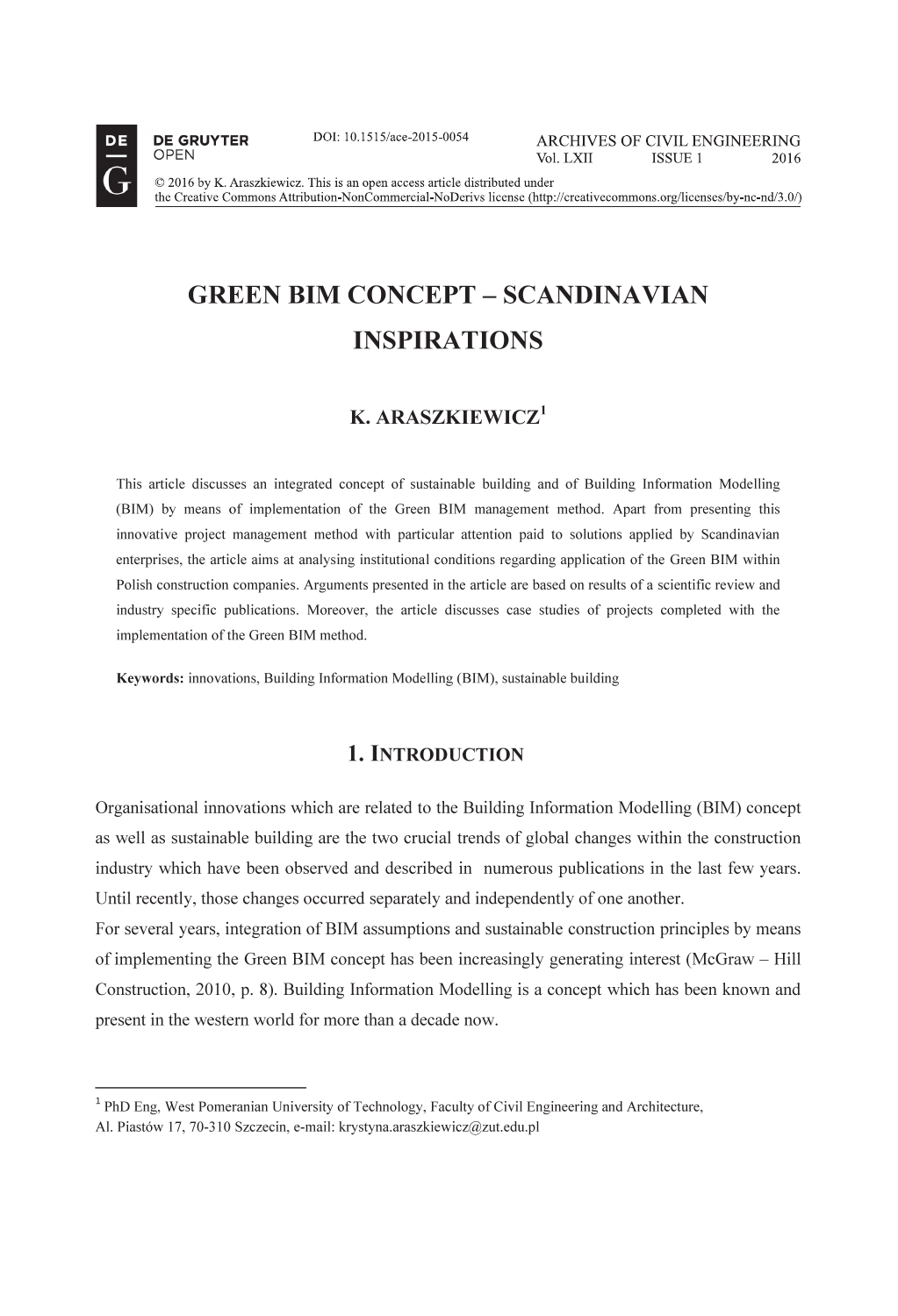In essence, it is a process involving generating and management of digital representations of physical and functional characteristics of construction works. Management demands that BIM is not only a structure model, an IT tool or a database of structural information. Apart from 3D design, BIM implementation covers the entire concept-to-occupation time-spanandintegrating management activities pertaining to project schedules and costs (Azhar, Khalfan and Maqsood, 2012, p.17). Green BIM is emerging as a new form of project design and delivery, based on convergence of sustainable building and BIM. Ghandi and Jupp (2013) define Green BIM as being based on three conceptual pillars: (1) integrated design processes and building systems supported by object – based modelling and analysis tools, (2) environmentally sustainable design principles and (3) optimization of green buildings certification credits. The author is of the opinion that the application of BIM principles and tools in order to achieve project sustainability is an important direction of changes from the perspective of the Polish construction industry. It makes it possible to take advantage of the synergy effect and of foreign experiences related to Green BIM implementation in project management. However, it requires a fundamental change of the mindset of all the participants in the investment and construction process and a profound modification of the entire market organisation principles involving all the stakeholders. The purpose of this paper is to provide an overview of Green BIM implementation with focus on Scandinavian countries. The paper presents the process of BIM implementation in those countries, followed by a discussion on Green BIM, its applications, benefits, risks and associated challenges to the construction industry. Arguments presented in the article are based on results of a review of scientific and industry specific publications. The conclusions are reached after theGreen BIM case study is elaborated and Scandinavian experience is discussed as a source of positive practices with respect to implementation of Green BIM.

## **2. BIM IN SCANDINAVIA**

Rundquist at al. (2013) indicate that integration of knowledge of all the participants in the process at the following three levels is the primary factor determining success of innovations within projects, between projects and within industrial manufacturing organisations.. Institutional support facilitates' knowledge integration has beenproven by the experiences of Finland, a country which is now an uncontested leader in the area of innovations; including the implementation of BIM. Kiviniemi (2006) indicates that problems regarding flow of information and management of communication throughout a project's lifecycle have been identified as crucial areas requiring intervention within the framework of the Finnish technology development policy developed in mid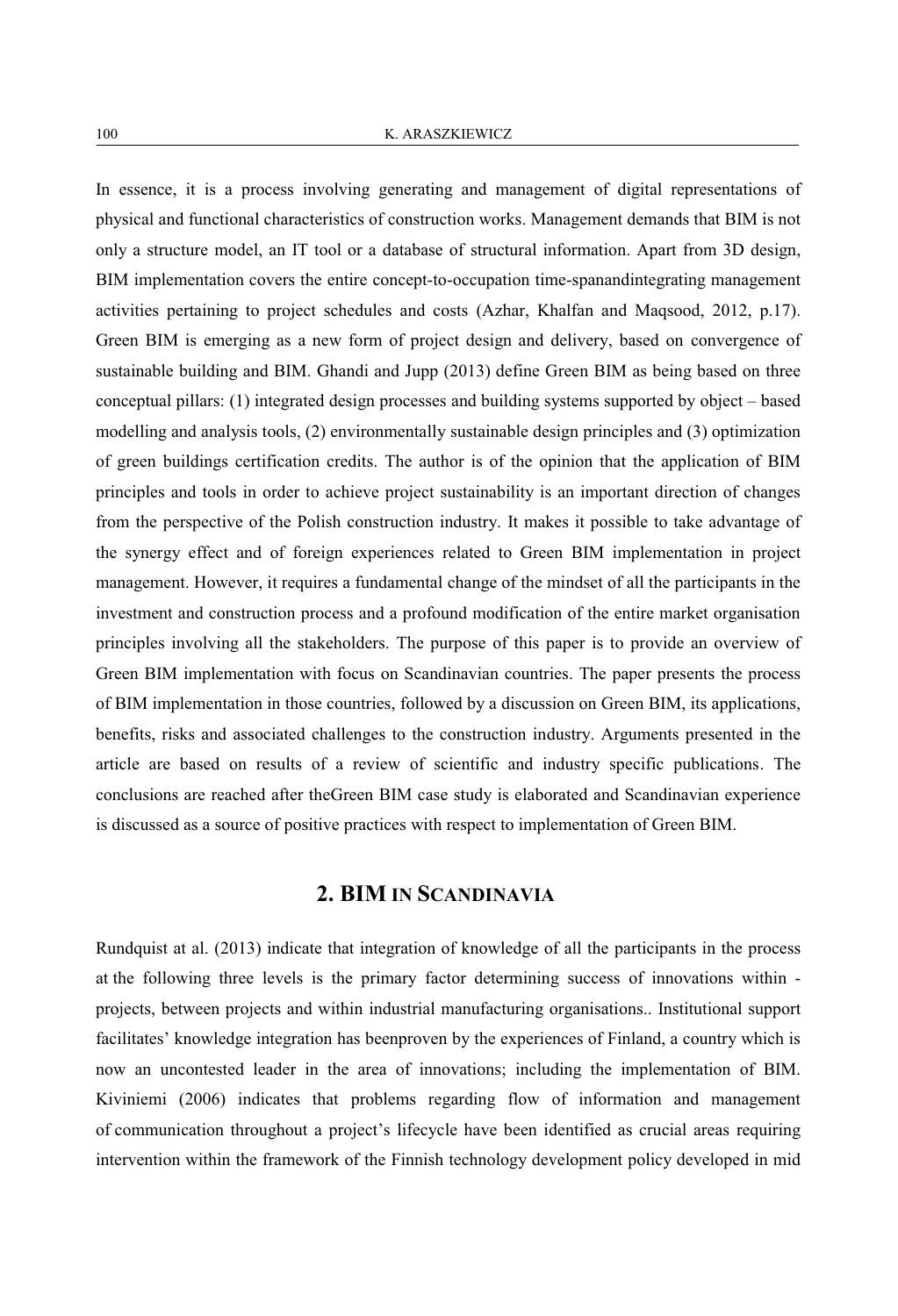1990s. Implemented by the Technology Agency of Finland in the years 1997-2002, the Vera programme – Information Networking in the Construction Process – covered more than 160 projects some of which were implemented by construction companies which alsoconsidered implementation of new information technologies constituting BIM set of instruments (Kiviniemi, 2006, p. 16). The results of BIM related implementations were so encouraging from the perspective of key construction companies, that in the following years the Confederation of Finnish Construction Industries had decided to implement a new programme referred to as ProIT (Product model data in construction projects), which continued to apply the assumptions of the Vera programme. BIM guidelines were developed in the Finish construction industry in order to introduce common practice for modelling. The implementation of BIM in Finland illustrates the importance of actions undertaken by state authorities in order to initiate and 'speed up' such innovations as introduction of the BIM concept in the construction industry. Advantages resulting from BIM will depend on cooperation and knowledge integration. State institutions may undertake measures aimed at implementing BIM standards within the construction industry; they may also support research and development work undertaken by companies. This in turn may speed up the rate at which innovators gain advantages. During the subsequent stage, given the observed and experienced advantages of BIM implementation, entrepreneurs and private investors will be the active drivers of innovation. The BIM idea was applied to numerous investments, primarily public ones, in other Scandinavian countries as well. Since 2012, Norway has required application of BIM assumptions to railway and road investments; state institutions apply this requirement to public procurement proceedings pertaining to the building and extension of infrastructure. Execution of construction works, in accordance with the BIM concept has become increasingly widespread.

# **3. GREENING BIM**

For quite a long time now, global interest has been growing in buildings which comply with the principles of sustainability. This kind of sustainability is, interpreted as limiting the impact of civil structure on the natural environment throughout its whole lifecycle, 'from the cradle to the grave'.. This trend can also be observed in Poland, which is indicated by current results of market research and surveys regarding perception of sustainable building (Śliczna, 2011, p.380). Main features of buildings meeting sustainability criteria include energy savings and good quality of the internal environment (Construction Marketing Group 2014, p. 14). However, a sustainable building ought to meet further requirements, primarily in terms of balancing investment expenditures and operation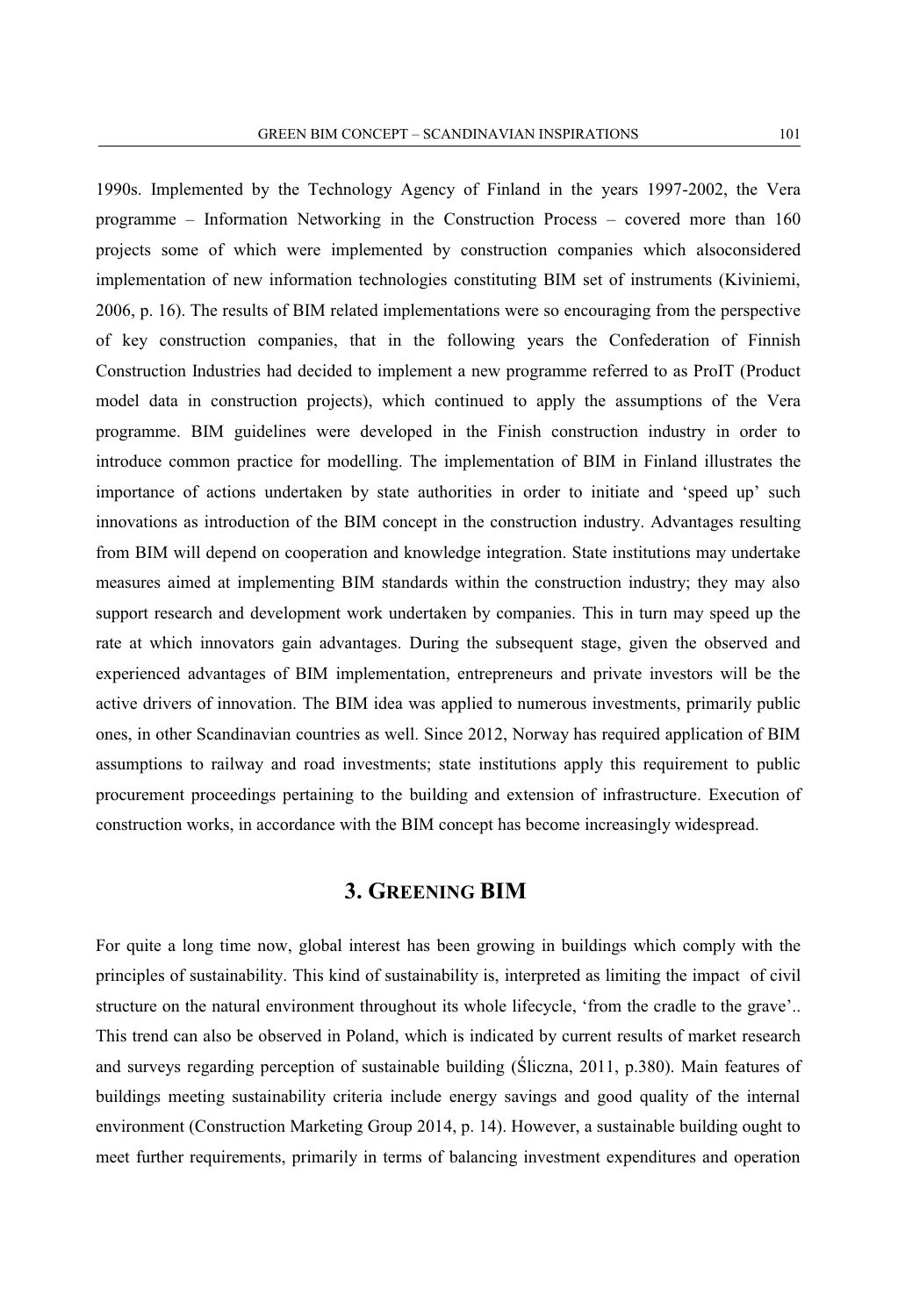costs (energy and water consumption), ensuring comfort of use and minimising impact on the environment. Sobotka and Wyatt (1998) indicate that the rules of sustainable development must refer to the building sector as a building object in its life cycle, similar to the product life cycle chain: from procurement of raw materials for the construction of a building and their evaluation to demolition of the building. Design, production and operation of structures which meet sustainability criteria require a new set of information as compared to data pertaining to conventional civil engineering structures. In the course of the traditional process, once the design is developed, data is entered into software which enables building energy efficiency analysis at each stage of its operation. Simulation programmes used for this purpose are based on structure data pertaining to thermal insulation, climate response, glazing, shading, solar gain, solar penetration, air tightness, natural ventilation, mechanical ventilation HVAC system, building dynamics and thermal mass. The set of information required for energy efficiency analysis purposes is extensive. Also, analyses of other aspects of building sustainability require plenty of comprehensive information. This results in the need to apply effective solutions offered by information technologies. The Green BIM idea integrates the structure model with simulations reflective of its impact on the environment, improving the analysis and eliminating errors of data handling (Motawa and Carter, 2013, p. 421).

One of the most crucial aspects of sustainable building is an integrated approach towards construction projects which takes into account their impact on the environment and on the community throughout their lifecycle. This requires close cooperation and good communication between the investor, designers and contractors. '*Current thinking in engineering reinforces this idea in realizing that cross-disciplinary thinking and skills are key elements of sustainability*' (Hyatt, 2011, p. 2). Green BIM is a concept according to which good communication and smooth exchange of civil structure related information, inclusive of information related to sustainability criteria, with the application of state-of-the-art information technologies, is the core of the investment and construction process (McKenzie, Rodriquez and McCarthy, 2013). Case studies analysed in subject literature indicate that application of the Green BIM concept is particularly advantageous with respect to those structures which are subject to certification ensuring that they meet sustainable building criteria (LEED, BREAM) and with respect to efficient energy management, primarily at the operational stage (Azhar 2010). However, Wu and Issa (2013) state, that current Green BIM practices are unsystematic and the success of individual project usually relies on a competent project team instead of deliberations based upon a well-thought-out BIM integration process. The widespread and practical application of Green BIM remains unrealized (Siddiqui et al. 2009). Given the extensive experience of Scandinavian countries with respect to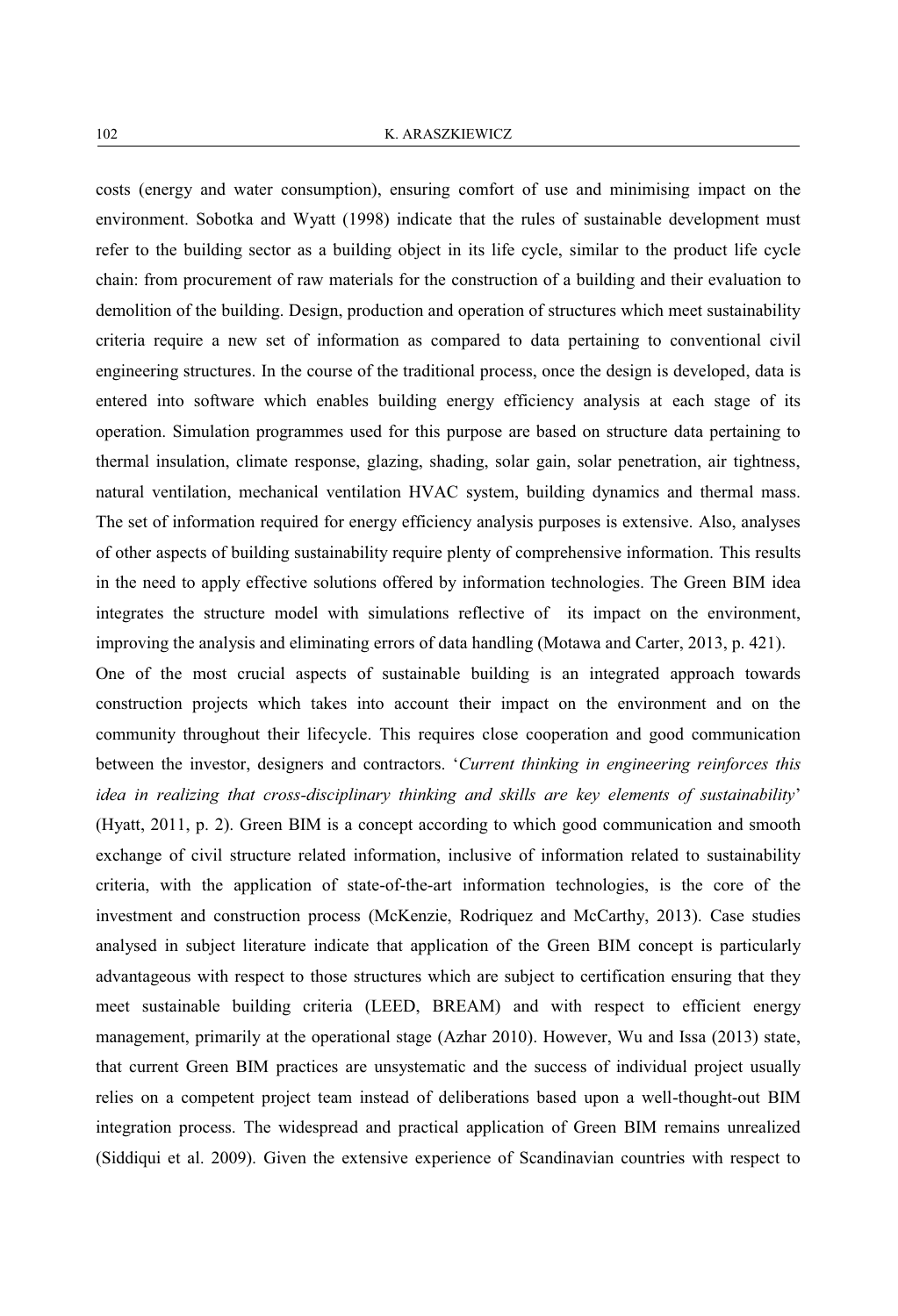implementation of national programmes supporting BIM development, detailed case studies from those countries might provide information of importance to construction projects management theory as well as of practical application to investors, in particular public investors, and entrepreneurs. One of the flagship investments being currently carried out in Sweden in accordance with the BIM concept and sustainability criteria is the construction of the Mall of Scandinavia, the largest shopping centre in Scandinavian countries. The project is being implemented in Stockholm, Sweden, and the investment (commenced in 2012) has been scheduled for completion in the second half of 2015. Total floor space of the shopping centre amounts to more than 100 000 square metres. The project is being carried out as a 'turnkey' investment in collaboration between the general contractor Peab, Ruukki, delivering the steel structures, Strängbetong and Ramboll, which provided precast concrete structure, and several other companies. The decision on the application of BIM assumptions resulted from the scale of the investment and the need to efficiently coordinate contractors at individual stages and the flow of information among all the participants in the investment process, the investor included. BIM was present throughout the project. It was applied to the investment in question in structure visualisation, by means of IFC-based integration of approximately 200 models developed with the application of various IT tools and use of data sets as a communication platform within the project. The architect's Archicad model and designer Grontmij's Tekla foundation model created a core of the further modelling processes. On a construction site Peab used Tekla BIMsight to put together all models created with various software solutions. This makes Open BIM and choosing the file format very important. IFC was selected for combining model information, as a medium to integrate the models and to transfer the information from one software to another, and DWG for information exchange between the consultants. Given the fact that the structure is executed in stages, as the first storey was being completed, while design works regarding further storeys were being carried out, good communication among designers, contractors, the general contractor and the investor is one of the most crucial factors determining the success of the investment (Kastell, 2014). The strong co-operation among many stakeholders was also needed to evoke culture of environmental awareness through the entire building process. As a result, the Mall of Scandinavia has been recognised as one of the best performing buildings assessed under sustainable buildings standard BREEAM and it has recently achieved the Excellent BREEAM rating. Examples of investments executed in accordance with BIM assumptions and sustainability principles have been described also by Skanska, another leading Scandinavian contractor operating on the international construction market. The Puuvilla shopping and service centre located in Pore, in the south-west of Finland is yet another example of a successfully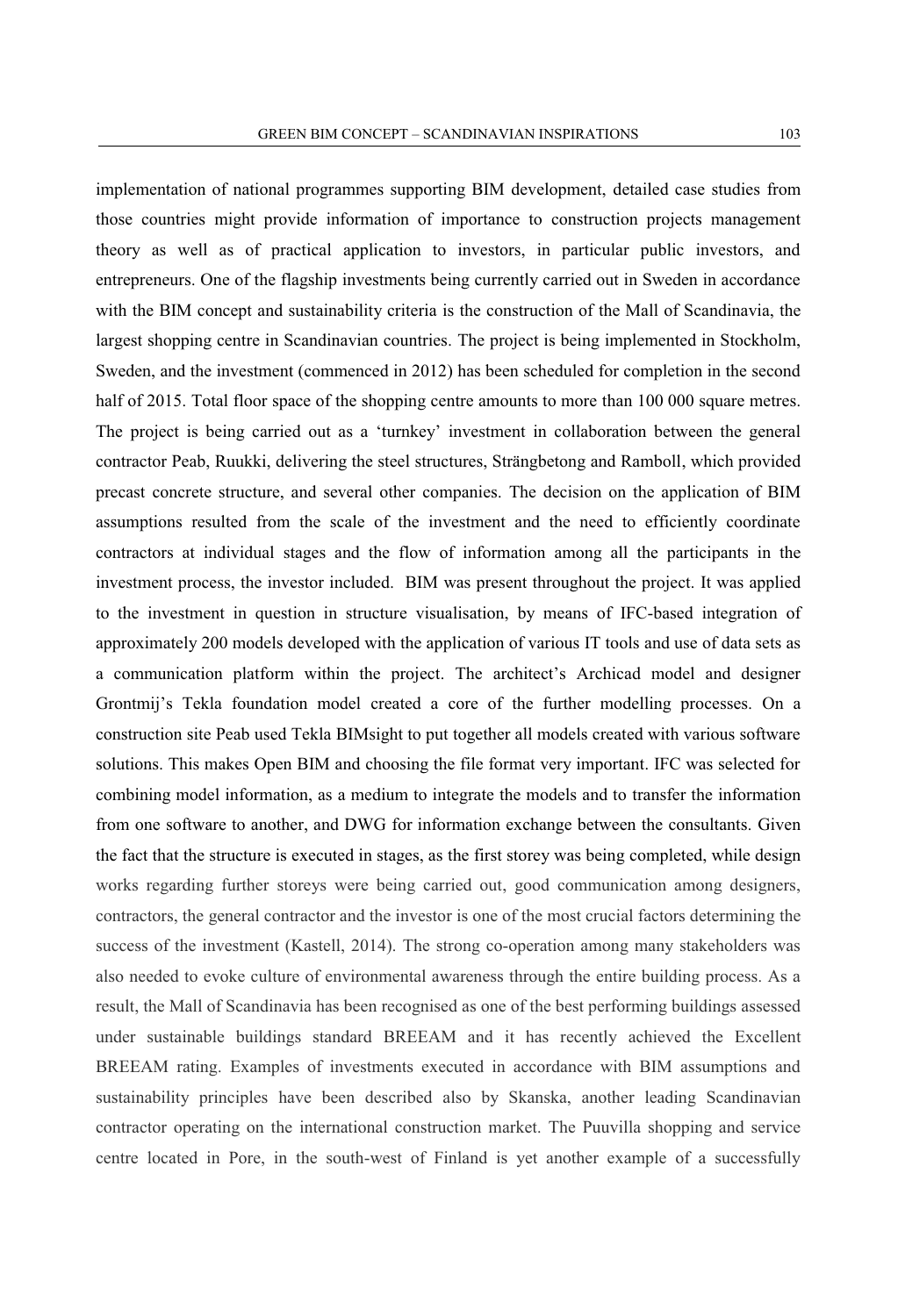executed investement with the application of Green BIM.. The project was awarded a LEED Gold Certificate and the prestigious 'Best BIM Project' award at the Tekla Global BIM Awards held in 2013. Puuvilla was once a large cotton mill. The vision was to transform it into a new neighbourhood for living and working, that offers high quality facilities for retail, office space, educational activities, cultural events and government functions. Skanska was the general contractor of this project and developed it with the use of BIM in close cooperation with the investor. BIM rules were applied throughout the design and construction of the development to integrate the existing structures, manage the construction schedule and develop the complex design over time. Laser scanning was used for accurate modelling of existing structures to create a base for the design. BIM tools used in design phase for different disciplines:

- architecture: ArchiCAD,
- structure: Tekla Structures,
- MEP: MagiCAD,
- **IDA Indoor Climate and Energy (IDA ICE).**

The contractor applied BIM tools also on construction site during the production phase and those tools comprised of: Solibri, Tekla structures, Field 3D (used on iPads). Those tools, in the opinion of the contractor, were very helpful for communication between the various project partners, first of all enabling visualisation of the project. The BIM model of the shopping centre contains a vast amount of information about the specific materials, systems and fittings installed within the building. Therefore, it also became an important facilities management tool. The contractor also used the BIM model to minimize construction waste through the accurate procurement of construction materials. The project was designed to meet LEED Gold certification criteria. The design assumed annual energy use at around  $123$  kWh/m<sup>2</sup>. Unlike a typical Finnish shopping and service building, Puuvilla is characterised by water and energy consumption reduced by about a half. These savings in resources correspond directly with the utility bill savings. BIM technology was used to provide the basis for the energy simulations. Using BIM tools to model a project's energy performance helped to identify choices that optimize the building's life cycle energy efficiency during the early design phase, when changes could be made without incurring high cost. The BIM model of the Puuvilla is also used for facility management to validate energy consumption of the buildings. The provision of as-built information for handover improves facility management and enables the verification and enhancement of building's environmental performance. Skanska has also indicated other benefits of Green BIM, such as lower material wastage and improved hauling during construction due to better project definition, lowering the cost and environmental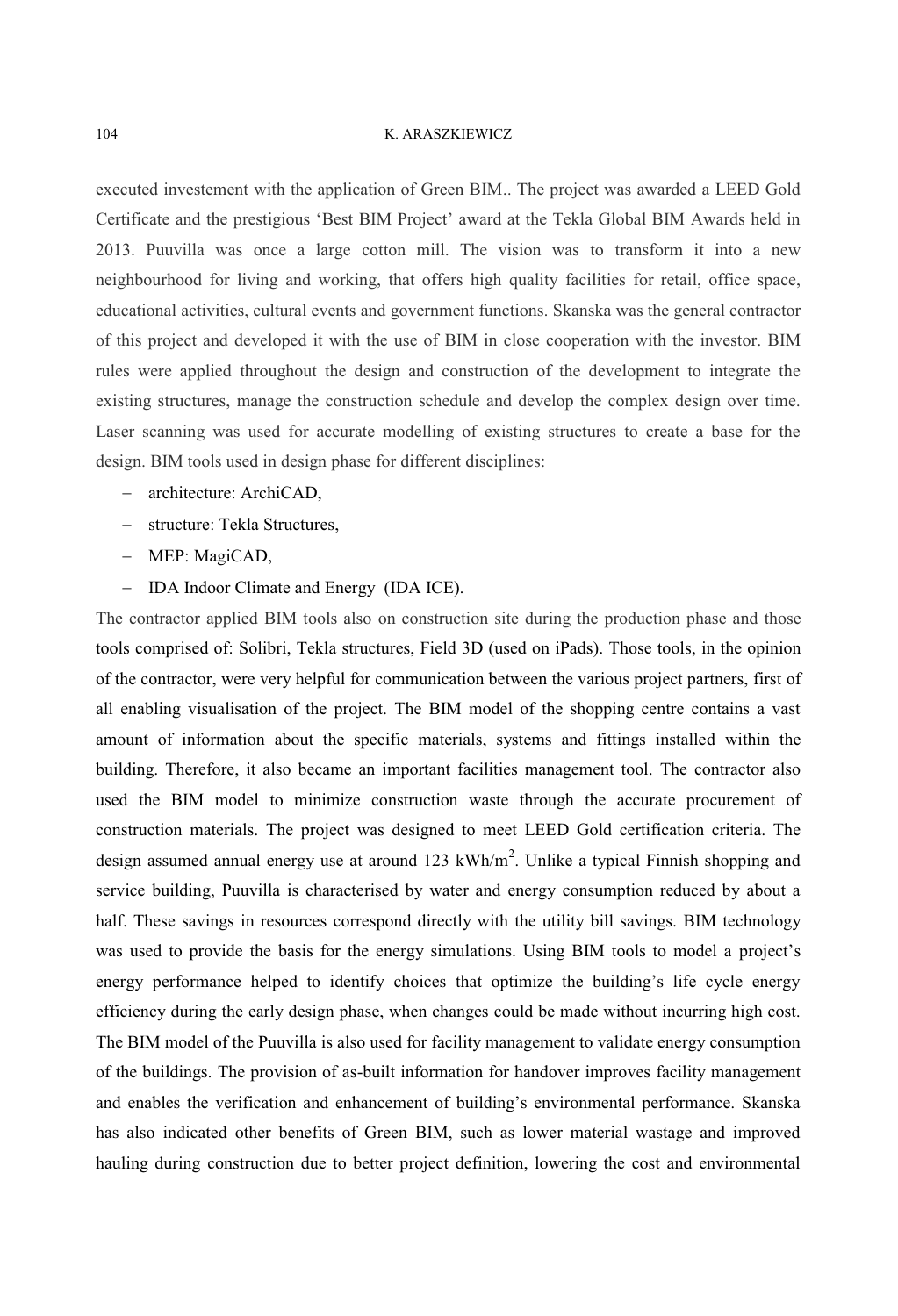impact of construction. Lower life cycle costs and environmental impact of the building through its construction and operational phase deliver an enhanced asset value. Siddiqui et al. (2009) argue that Green BIM has the potential to lead to more sustainable projects at multiple levels, supporting sustainability assessment of facilities. Though, the main barrier for Green BIM implementation has been identified as limited analysis competences of BIM applications. Therefore knowledge on Green BIM, continuous research, development of methodology and governmental legislation are needed to enhance Green BIM adoption (Rahman, Suwal and Jäväjä, 2013).

## **4. REQUIREMENTS FOR GREEN BIM APPLICATION IN POLAND**

From the perspective of the Polish construction services market, BIM is still an innovative approach although it has become a standard in Western Europe. However, there is an increasing number of publications describing BIM (Zima, 2013) and analysing benefits and risks of their implementation in Poland (Mackiewicz, 2014). For quite a long time now, it has also been a problem addressed at the scientific and industry specific conferences. On the other hand, there are no comprehensive studies or analyses regarding conditions and readiness of companies and investors to implement this concept. BIM is also addressed in discussions pertaining to public procurement proceedings regarding civil engineering investments and to amendments to legal regulations implemented with the Directive of the European Parliament and of the Council 2014/24/UE of 26 February 2014 on public procurement. In practice, however, BIM is not widely applied in Poland yet. Possible reasons for this situation include:

- no comprehensive knowledge and practical experiences related to BIM on the part of both entrepreneurs and contracting authorities representing the public sector,
- high prices of software;
- limited experience related to building modelling.

One of the most important elements in BIM projects is collaboration. Participants should create an integrated team at an early stage of the project (Zima, 2013, p.81). The ability to cooperate can be one of the difficulties, requiring a change in the culture of organisations of investors, entrepreneurs, builders, architects and all other stakeholders. Leśniak and Zima (2012) discussed a problem of cost estimation using BIM and they indicate as the biggest challenge an appropriate design of elements in a BIM model by designers, as Poland does not have any guidelines on methods and levels of detail which are required in design documentation. BIM implementation in combination with sustainable building ideas appears to be a reasonable direction for the construction industry in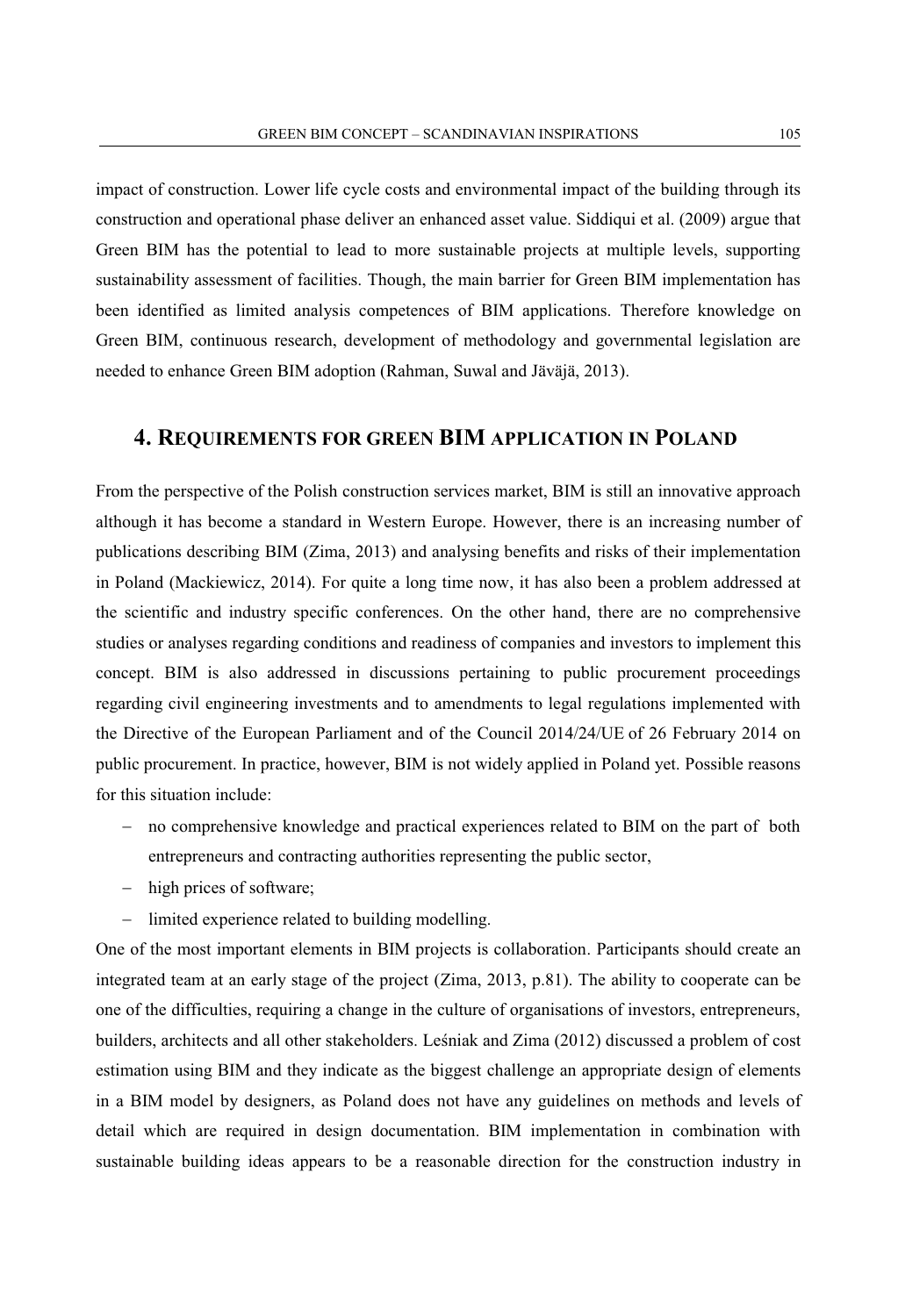Poland. This is related to the fact that BIM as a method, a set of techniques, tools and know-how is already well-developed on the European market. Also, sustainable building and green public procurement are the subject matter of good practices available in the western markets. Consequently, such experience may be taken advantage of and adapted to Polish conditions by both companies and state institutions. Given the maturity of both concepts, combined implementation of the two may result in significant benefits due to the synergy effect. Western European countries' experience indicates the importance of state support for wide implementation of the BIM concept. According to an analysis carried out by the Polish Public Procurement Office in 2011, the average annual level of green public procurement in Poland was at around 12%. Unfortunately, results of the analysis do not indicate the percentage of civil engineering related investments (Polish Public Procurement Office 2013, p. 24). The tools referred to in the National Action Plan regarding sustainable public procurement for the years  $2013 - 2016$ , the use of which is to increase the number of green public procurement, do not refer to possibilities offered by the Green BIM concept, while the experience of the Western European construction market indicates that the concept makes it possible for the public procurement procedures to incorporate the environmental criteria covering the entire lifecycle of the construction project. However, provisions referring to those possibilities were included in a document defining National Intelligent Specialisations (KIS) in the section covering KIS8: intelligent and energy-efficient buildings (Ministry of Economy, 2014). The market of sustainable construction technologies and materials has developed in Poland to a level which is sufficient to implement green public procurement procedures, integrating environmental criteria in procurement subject matter description, or bid evaluation (IETU, 2006). Given the fact that the question of how to implement the concept on the Polish market with the use of the public procurement system remains open to Green BIM related surveys, contracting authorities' knowledge of Green BIM assumptions and benefits of the concept application to construction projects needs to be identified. Analyses' results of practical importance will include recommendations pertaining to institutional measures which may facilitate the process.

### **5. CONCLUSIONS**

Modern trend regarding construction project management integrate two very important issues – BIM-based project management and sustainable development. Building Information Modelling is a concept primarily based on effective communication among all the participants in the investment process based on modern information technologies. The solution, still innovative to the Polish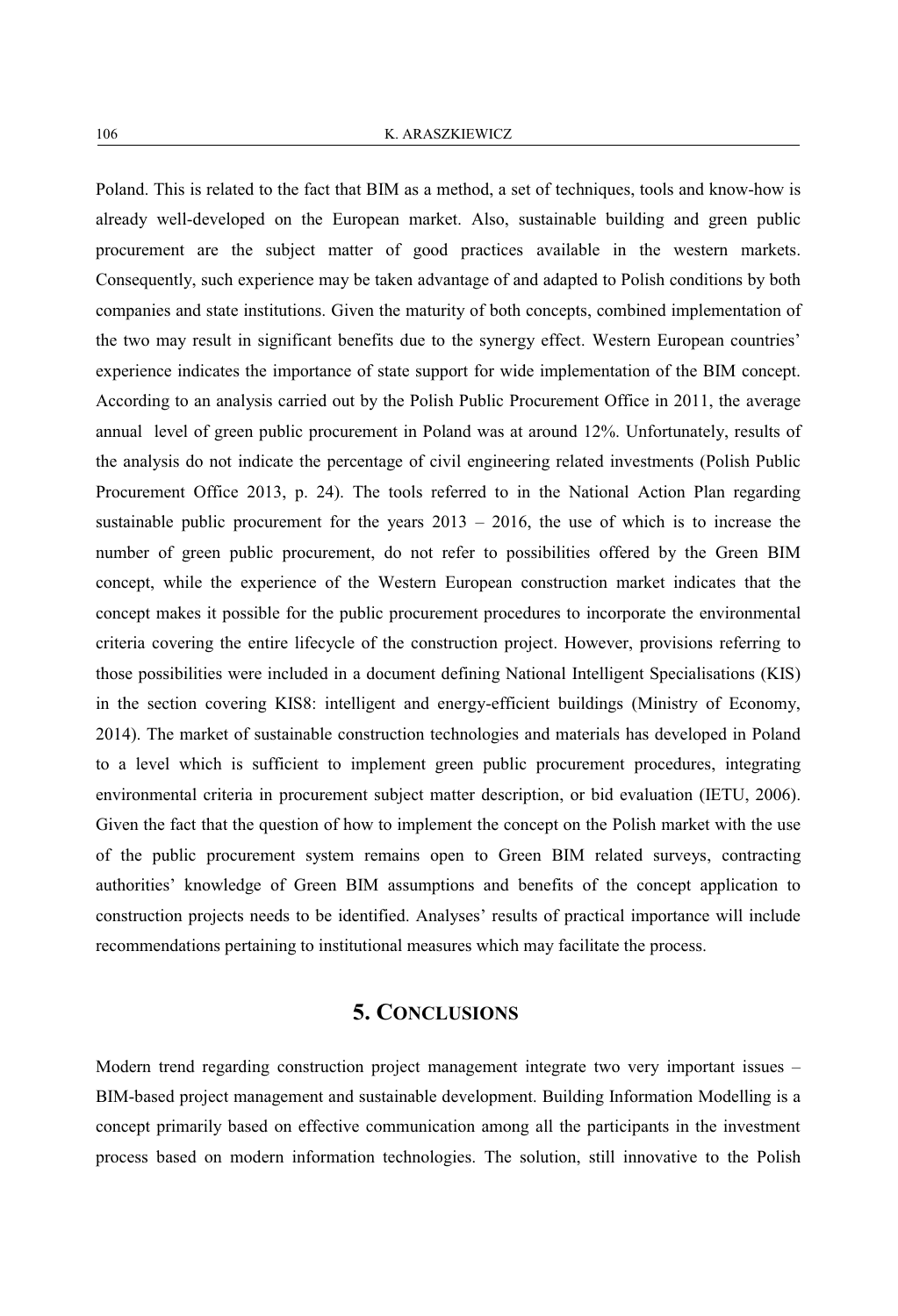construction industry, has already become widely applied on the Western European markets. Scandinavia is an area of numerous interesting implementations involving BIM. The experience of such Scandinavian countries as Finland or Sweden indicate the importance of policies supporting innovations in the construction industry which are implemented by state institutions with a view to BIM general application to the design, execution and operation of civil structures. Sustainable building is another area in which state support plays an important role. This support can be provided by means of a green public procurement system. BIM and sustainability are two symbiotic forces that are sweeping nowadays through the construction industry worldwide. To some extent they are achievable on their own, but maximizing the potential of any of these items requires the use of the others (Becerik-Gerber & Kensek, 2010, p. 140). These concepts could assist an innovativeness enhancement in the Polish construction industry both at the project and enterprise levels. Green BIM application appears to be particularly interesting to the public procurement in Poland. It combines innovative investment management based on state-of-the-art IT tools and sustainable development issues. In the author's opinion, focusing policies supporting innovations in the construction industry on Green BIM is justified and primarily important because both BIM and sustainable building provide an extensive base for good practices, and combination of the two enables synergy of experience and knowledge. The article indicates the direction of further surveys pertaining to the public investor and their role in the application of Green BIM in Poland. It is an area of importance to both development of knowledge of project management and its practical application in the company's innovativeness of which, not only technological but also organisational, is of crucial importance to increasing competitiveness of the Polish construction industry.

#### **REFERENCES**

- 1. Construction Marketing Group "Analiza rynku zrównoważonego budownictwa w Polsce", Buro Happold, http://www.burohappold.com/fileadmin/uploads/bh/Documents/Brochures/Analiza\_rynku\_zrownowazonego\_ budownictwa\_w\_Polsce.pdf.
- 2. Instytut Ekologii Terenów Uprzemysłowionych (IETU), "Analiza i ocena możliwości stosowania w polskich warunkach kryteriów środowiskowych w zamówieniach publicznych", Katowice, 2006.
- 3. Urząd Zamówień Publicznych, "Krajowy Plan Działań w zakresie zrównoważonych zamówień publicznych na lata 2013-2016", Warszawa 2013.
- 4. Rada Ministrów, KIS 8. Inteligentne i Energooszczędne Budownictwo, Warszawa 2014.
- 5. Skanska S.A. Sustainability case studies, 2015 [http://group.skanska.com/sustainability/our-journey-to-deepgreen/green-bim/.
- 6. McGraw Hill Construction, SmartMarket Report, **"**Green BIM: How Building Information Modeling is Contributing to Green Design and Construction", Bedford, 2010.
- 7. S. Azhar "BIM for sustainable design: results of an industry survey", in: Journal of Building Information Modeling, 2(1), pp. 27 – 28, 2010.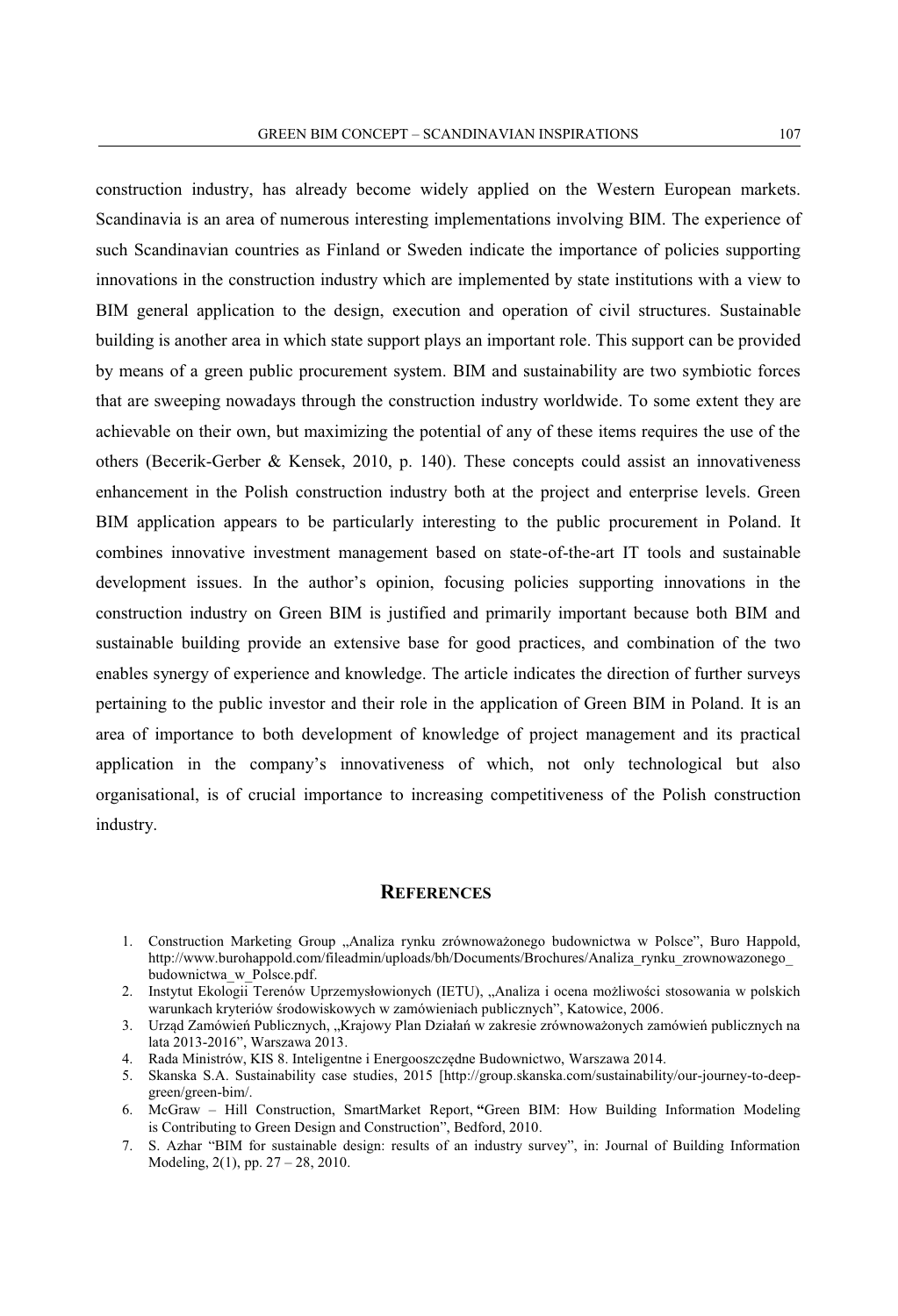- 8. S. Azhar, M. Khalfan and T. Maqsood, Building information modelling (BIM): now and beyond, in: Australasian Journal of Construction Economics and Building 12 (4), pp. 15-28, 2012.
- 9. B. Becerik Gerber and K. Kensek "Building Information Modeling in Architecture, Engineering and Construction: Emerging Research Directions and Trends" in Journal of Professional Issues in Engineering Education And Practice, ASCE, pp. 139 – 146, 2010.
- 10. S. Ghandi, J.R. Jupp, "Characteristics of Green BIM: Process and Information Management Requirements", in: Bernard A., Rivest L. and Dutta D. (ed.), Product Lifecycle Management for Society, Springer- Verlag Berlin Heidelberg, pp. 596-605, 2013.
- 11. B. A. Hyatt, "A Case Study in Integrating Lean, Green, BIM into an Undergraduate Construction Management Scheduling Course", 47th ASC Annual International Conference Proceedings, Fresno, 2011.
- 12. M. Kastell, BIM in Mall of Scandinavia, online presentation www.youtube.com.
- 13. A. Kiviniemi, "Adopting Innovation: Building Information Models in the Finnish Real Estate and Construction Cluster", 12-14 March 2006, Cooperative Research Centre (CRC) for Construction Innovation, http://www.irbnet.de/daten/iconda/CIB1623.pdf.
- 14. A. Leśniak, K. Zima "Selected problems of cost estimating using BIM", Creative Construction Conference 2012, Budapest, Hungary, June 30-July 3 2012, pp. 389-399.
- 15. A. Mackiewicz, "BIM w polskim przedsiębiorstwie zagrożenia i korzyści", 2014,. [http://www.inzynierbudownictwa.pl/7823].
- 16. J. McKenzie, A. Rodriquez and B. McCarthy "Green BIM Meets Design-Build" Design and Build Conference, Las Vegas, November 4-6 2013, http://www.swinerton.com/files/MISC/2013\_DBIA/DBIA\_GreenBIMFINAL\_Swinerton\_11.4.13.pdf
- 17. Motawa and K. Carter "Sustainable BIM-based Evaluation of Buildings", in: Procedia Social and Behavioral Sciences 74, 2013, pp. 419 – 428.
- 18. Rahman A., Suwal S. and Jäväjä P. "Diverse approach of BIM in AEC industry: a study on current knowledge and practice", in: Proceedings of the 30th International Conference, Beijing, China, 9-12 October 2013.
- 19. J. Rundquist, S. Emmit, F. Halila, B.Hjort and B. Larsson, "Construction innovation: addressing the project product gap in the Swedish construction sector", in: International Journal of Innovation Science, vol.5, no.1,  $2013$ , pp.1 – 10.
- 20. M.Z. Siddiqui, A.R. Pearce, K. Ku, S. Langar, Y.H. Ahn, and K. Jacocks "Green BIM Approaches to Architectural Design for Increased Sustainability", in: Proceedings of the International Conference on Construction Engineering and Project Management, ICCEM-ICCPM 2009.
- 21. V. Singh, N. Gu, and X. Wang, "A theoretical framework of a BIM-based multi-disciplinary collaboration platform," in: Automation in Construction, vol. 20, no. 2, 2011, pp. 134–144.<br>22. M. Sliczna. "Chosen aspects of stimulating environment friendl
- "Chosen aspects of stimulating environment friendly buildings market development", in: Research Papers of Wrocław University of Economics (Prace Naukowe Uniwersytetu Ekonomicznego we Wrocławiu), 2011, pp: 374 – 385.
- 23. A. Sobotka, D.P. Wyatt, Sustainable development in the practice of building resources renovation, Facilities, 16 (11), 1998, pp.319–25.
- 24. W. Wu and R. Issa "Integrated proces mapping for BIM implementation in green building project delivery", in: N. Dawood an M. Kassem (Eds.), Proceedings of the  $13<sup>th</sup>$  International Conference on Construction Application of Virtual Reality, London, 30-31 October 2013.
- 25. K. Zima, "Integracja dokumentacji w procesie budowlanym z wykorzystaniem modelowania informacji o budynku", Budownictwo i Architektura, 12(1), 2013, pp. 77-84.

*Received 22. 06. 2015 Revised 14. 07. 2015*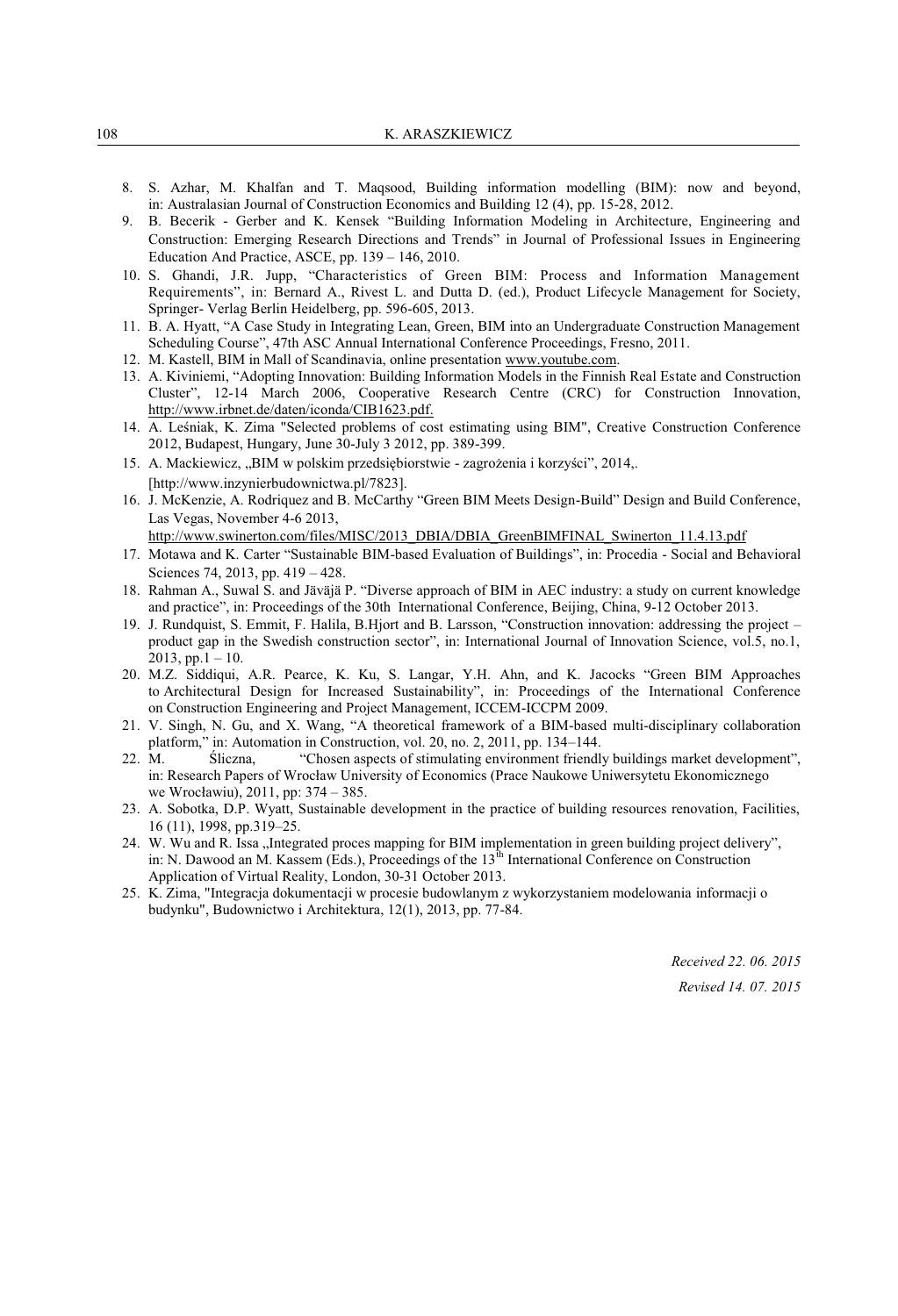#### **KONCEPCJA GREEN BIM – INSPIRACJE SKANDYNAWSKIE**

*Słowa kluczowe:* innowacje, Building Information Modelling, budownictwo zrównoważone

#### **STRESZCZENIE:**

W artykule zostały omówione nowoczesne trendy w zarządzaniu przedsięwzięciami budowlanymi ze szczególnym uwzględnieniem rozwiązań stosowanych przez przedsiębiorstwa skandynawskie. Doświadczenia Skandynawii we wdrażaniu innowacji zarówno technologicznych, procesowych jak i organizacyjnych w przemyśle budowlanym są źródłem dobrych praktyk dla polskiego budownictwa Artykuł porusza kwestie związane z koncepcją budownictwa zrównoważonego i na podstawie przeglądu literatury przedstawia możliwości holistycznego podejścia do zarządzania przedsięwzięciami budowlanymi, integrującego BIM z kwestiami zrównoważonego rozwoju. Innowacje organizacyjne w budownictwie, związane z koncepcją BIM i budownictwo zrównoważone to dwa kluczowe, obserwowane w ostatnich latach i opisywane w coraz liczniejszych publikacjach trendy globalnych zmian w przemyśle budowlanym. Do niedawna zmiany te następowały odrębnie, niezależnie od siebie. Od kilku lat coraz większe zainteresowanie budzi integrowanie założeń BIM z zasadami budownictwa zrównoważonego poprzez wdrażanie koncepcji Green BIM. W przekonaniu autora jest to ważny kierunek zmian z punktu widzenia innowacyjności polskiego budownictwa. Pozwala bowiem na wykorzystanie efektu synergii i doświadczeń zagranicznych związanych zarówno z wprowadzaniem BIM do zarządzania projektami jak i dotyczących zrównoważonego budownictwa. Wymaga to jednak fundamentalnej zmiany mentalności wszystkich uczestników procesu budowlano – inwestycyjnego, głębokiej modyfikacji zasad organizacji całego rynku budowlanego, z udziałem wszystkich jego interesariuszy.

W krajach skandynawskich idea BIM znalazła zastosowanie w wielu inwestycjach, przede wszystkim publicznych. Artykuł opisuje na przykładzie Finlandii działania podjęte przez władze publiczne, których wsparcie było znaczące dla zainicjowania i wdrożenia założeń BIM w budownictwie. Korzyści związane z BIM pojawiają się w warunkach współpracy i integracji wiedzy. Jeśli jeden z uczestników przedsięwzięcia budowlanego korzysta z narzędzi BIM, podczas gdy pozostali działają w oparciu o konwencjonalne rozwiązania (projekty dwuwymiarowe, odrębne procedury decyzyjne), nie zostaną spełnione założeń BIM, a tym samym trudno mówić o korzyściach. Stroną procesu, która może przełamać patową sytuację jest państwo i jego instytucje. Instytucje rządowe mogą podejmować działania zmierzające do wprowadzenia standardów BIM w budownictwie i wspierać prace badawczo – rozwojowe firm. To może przyspieszać osiąganie przez przedsiębiorców podejmujących ryzyko wdrożenia BIM wymiernych korzyści.

W artykule przedstawiony został przykład budowy centrum handlowego Mall of Scandinavia według założeń metody Green BIM. Mall of Scandinavia to największe centrum handlowe w krajach skandynawskich. Obiekt jest budowany w Szwecji, w Sztokholmie, zakończenie inwestycji (rozpoczętej w 2012 roku) zaplanowano na drugą połowę 2015 roku. Powierzchnia centrum wynosi ponad 100 000 m<sup>2</sup>. Inwestycja jest realizowana według modelu "pod klucz", generalnym wykonawcą jest jedno z wiodących na rynku skandynawskim przedsiębiorstw budowlanych Peab.

Decyzja o zastosowaniu założeń BIM wiązała się z ogromną skalą przedsięwzięcia oraz koniecznością sprawnej koordynacji wykonawców poszczególnych etapów i przepływu informacji między wszystkimi uczestnikami procesu inwestycyjnego, włączając inwestora. BIM znalazł zastosowanie w omawianym przedsięwzięciu poprzez wizualizację obiektu (integrując w oparciu o IFC około 200 modeli opracowanych przy użyciu różnych narzędzi informatycznych), oraz wykorzystanie tego zbioru informacji jako platformy komunikacyjnej w projekcie. Z uwagi na to, że obiekt jest realizowany etapami (pierwsza kondygnacja była już budowana, podczas gdy równolegle prowadzono prace projektowe